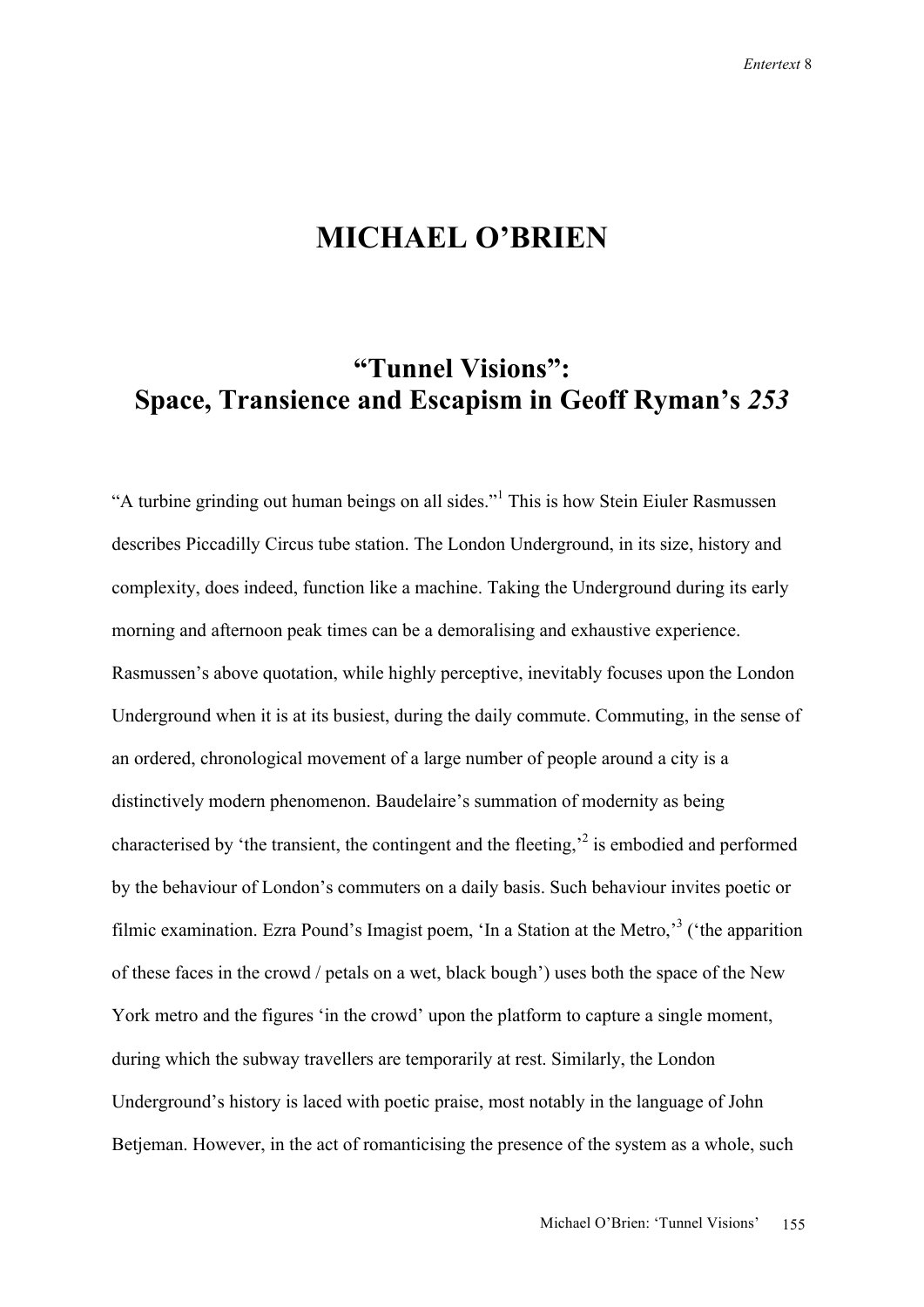writing often overlooks the theatricality and culture exhibited by its travellers: "Great was my joy with London at my feet  $-$  / All London mine, five shillings in my hand  $/$  And not expected back till after tea!"<sup>4</sup> The Underground, like London itself, is not a homogenous entity, but a cluster of separate spaces which are helpfully demarcated by the coloured lines on Harry Beck's famous map. My paper is not concerned then with the idyllic world of the Metropolitan line embodied in the verse quoted above, but centres around the magnetic spaces of the key train hubs in Central London: namely Victoria, Waterloo, Piccadilly, Euston and Kings Cross St. Pancras. The mythology of London's spaces, as they appear on the tube map, gives way to a deeper series of mythologies played out within numerous stations across the capital. This paper is principally concerned with the physical act of commuting. It aims to bring alive the subjective and idiosyncratic nature of the average tube journey, and the ability of the individual to construct within their brief train ride, a narrative. I will do this through an examination of Geoff Ryman's internet novel, *253*, by working from the premise that each of the characters Ryman presents to the reader exists within a spatial and temporal void, in the sense of being in a liminal state between home life and work life. This paper engages with the cerebral experience of riding on the tube, interrogating what Lefebvre calls 'mental spaces'<sup>5</sup> within the individual's conceptualisation of the city around him or her. Such 'mental spaces,' are, I argue, bound up with all that is imaginative and playful within one's thought processes, and are awoken within the physical confinement of the commute.

The London which emerges in the work of Iain Sinclair represents a city which transcends the iconoclastic image of London as the political and economic centre of Britain. Sinclair's London reflects a multiplicity of spaces, which run into one another, and do not follow the linear movement of history. Similarly, one feels compelled to regard the London Underground as an extension of the London above ground which is sprawled across the pages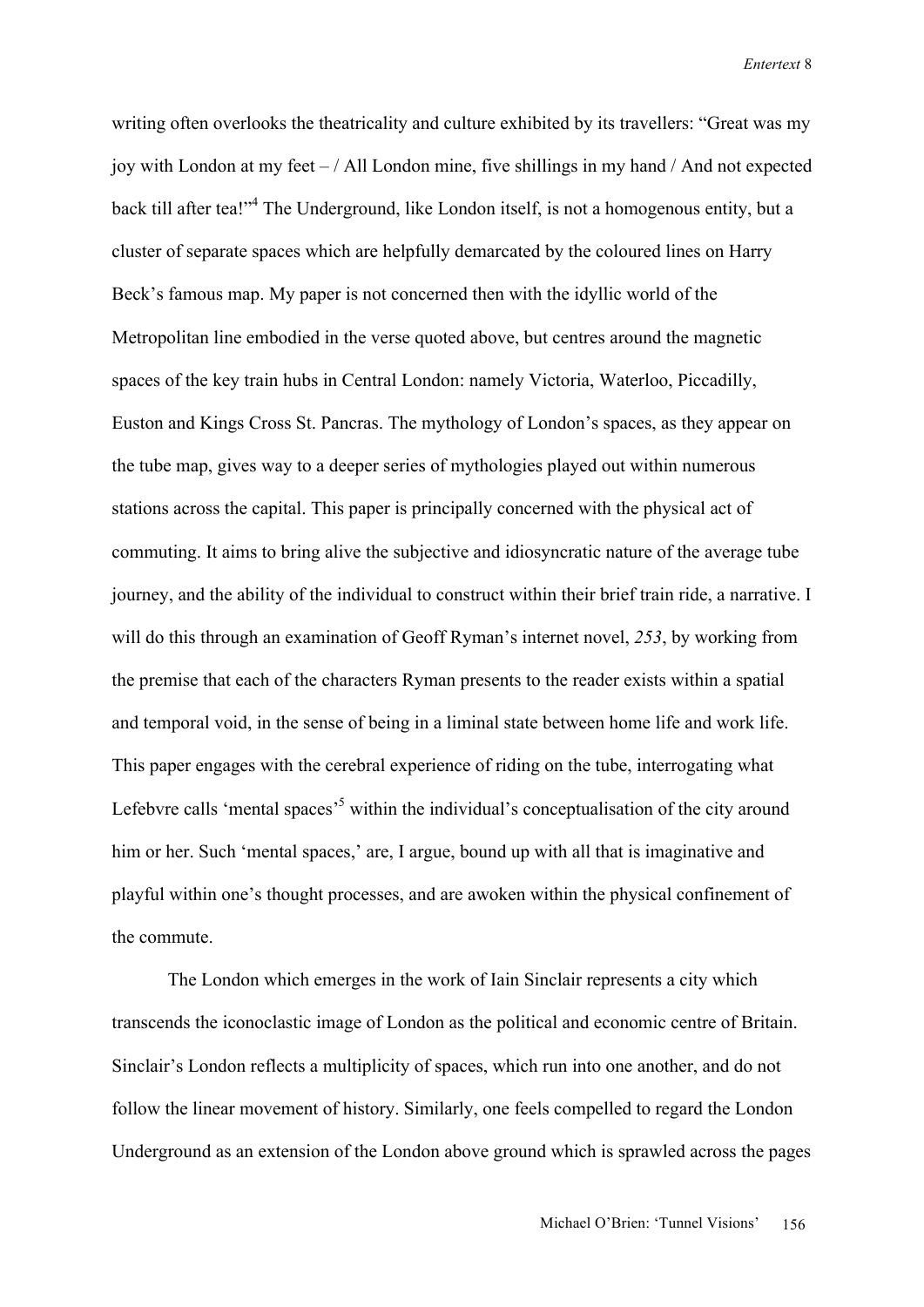of the work of Sinclair, Ballard or Self. While the London Underground is frequently written into the history of Victorian London and the city's wartime and post-wartime culture, key questions regarding the contemporary cultural role of the Underground remain. One question I wish to engage with in this paper is the potential of the modern Underground to disorientate and estrange the crowds which pass through the network on a daily basis. In viewing the entrance to the tube stations (in Central London at least) as occupying a liminal space, between light and darkness; fresh air and dead air; openness and confinement; the process of estrangement can be deconstructed from an analysis of the crowd's passage through these liminal spaces. I argue that what characterises this process of disorientation lies within the recognition of the Underground journey as a spatial and temporal void. That is to say, the space of the commute exists *between* working, family and social life, enacted above the ground. Indeed, the disorientating quality of the tube ride is exacerbated by spatial disorder encoded within the mapping of the London Underground. The tube is essentially a mythic representation of London, reproduced through the distorted, but easy-to-follow sequence of spaces, which are colour-coded on the tube map. Cultural critic, Janin Hadlaw, posits the following analysis of Beck's reproduction of the London Underground's network of spaces:

The misrepresentation of distance in Beck's map quite accurately represents modern capitalism's notions of time. The distances between stations are arranged in more or less uniform intervals, a strategy more typically employed in the representation of time than of space. Despite the pervasiveness of the idea that "time is money," we know that, in reality, not all time is valuable. Time spent working is valuable and is scrupulously accounted for by employer and worker alike. Leisure time is valuable to those who must rest from their labors and to the leisure industry which profits from the time spent pursuing entertainment of all kinds. But time that is used for neither work nor leisure, such as time spent commuting, is really time without value. As such, not recognizing its duration in representation is completely logical. More important was the speed with which the Underground transported individuals to sites of production and consumption. It permitted the rapid circulation of workers and consumers, and their transformation from one into the other. Lefebvre observes that "[t]transportation grids exemplify productive consumption [...] because they serve to move people and things.<sup>6</sup>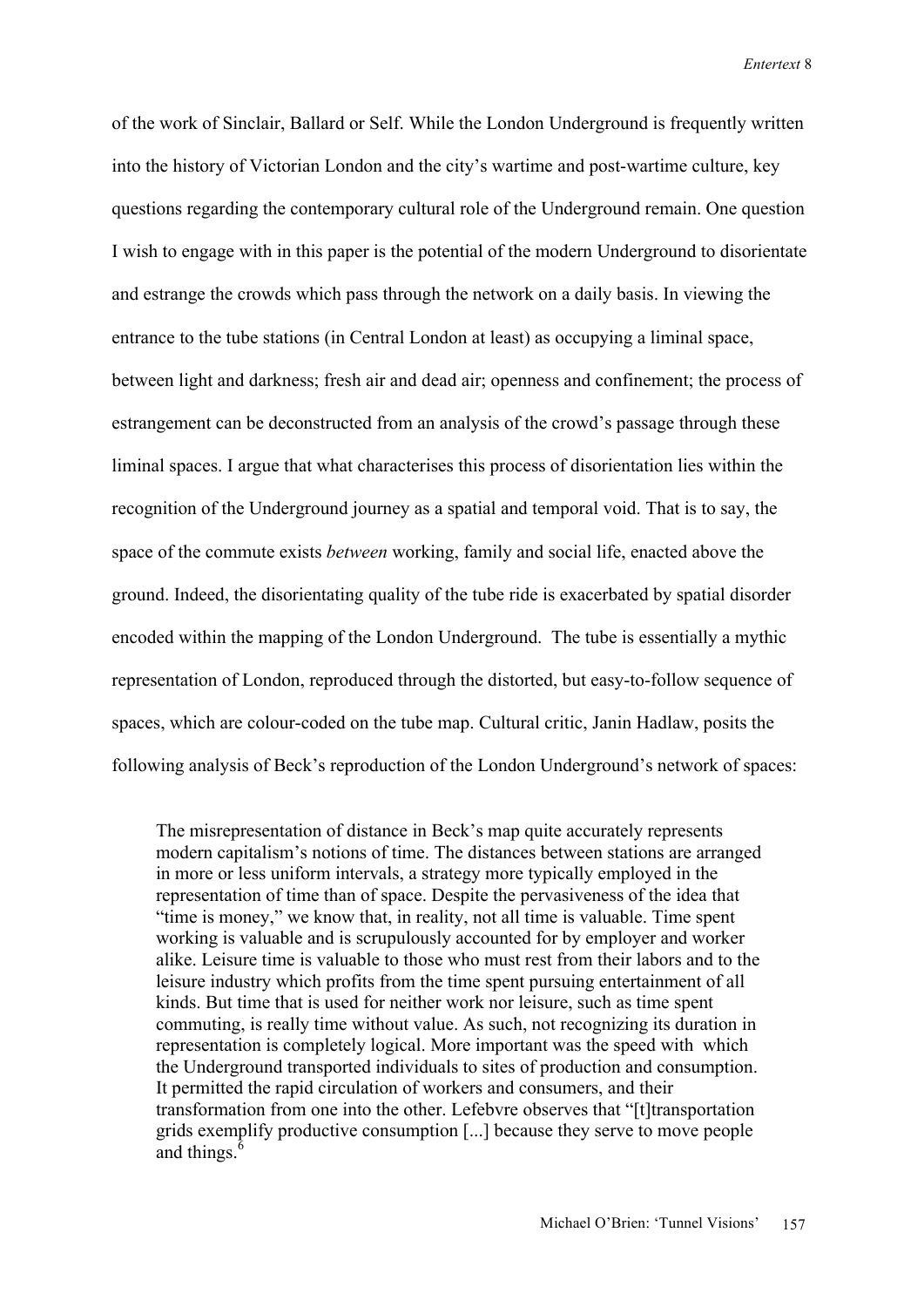Hadlaw positions the London Underground from the spatial perspective of a critic such as Lefebvre, who regards transport systems as a means through which capitalism transports 'workers and consumers' towards spaces of 'production and consumption,' respectively. He draws a distinction between the Underground as a means of facilitating work, and as a means of stimulating the pursuit of leisure, principally through the London Underground's connection with the tourist industry. I argue that both of these desired ends – for production and consumption – are predicated upon an entirely separate space in time, where travelling *through* London becomes an end in itself. The representation of commuting as 'time without value' needs to be taken further. Precisely because the London Underground possesses such power over industry, during at least two sections of the day, raises the question of exactly how the Underground serves the desires of the commuter, and how it manipulates these desires.

This relationship between commuter and underground space is constructed around the irony that during the commute especially, the availability of physical space diminishes in contrast to the seemingly endless stream of passengers (250,000 people pass through Victoria alone everyday).<sup>7</sup> To define this momentum as a 'void' within the working day may appear as a further irony, given its association with empty space. One may argue that it is precisely these ironies which make the act of commuting through the tube so fascinating: as space decreases, time becomes elastic and, as the individual progresses through the network of tunnels, he or she uses the time within this empty space in the day, to read, eavesdrop or simply indulge in idle reflection. During his description of 'social space,' Lefebvre argues thus:

We are confronted not by one social space but by many – indeed, by an unlimited multiplicity or unaccountable set of social spaces which we refer to generically as 'social space'. And space disappears in the course of growth and development: *the worldwide does not abolish the local*.*...social spaces interpenetrate one another and/or superimpose themselves upon one another*. <sup>8</sup>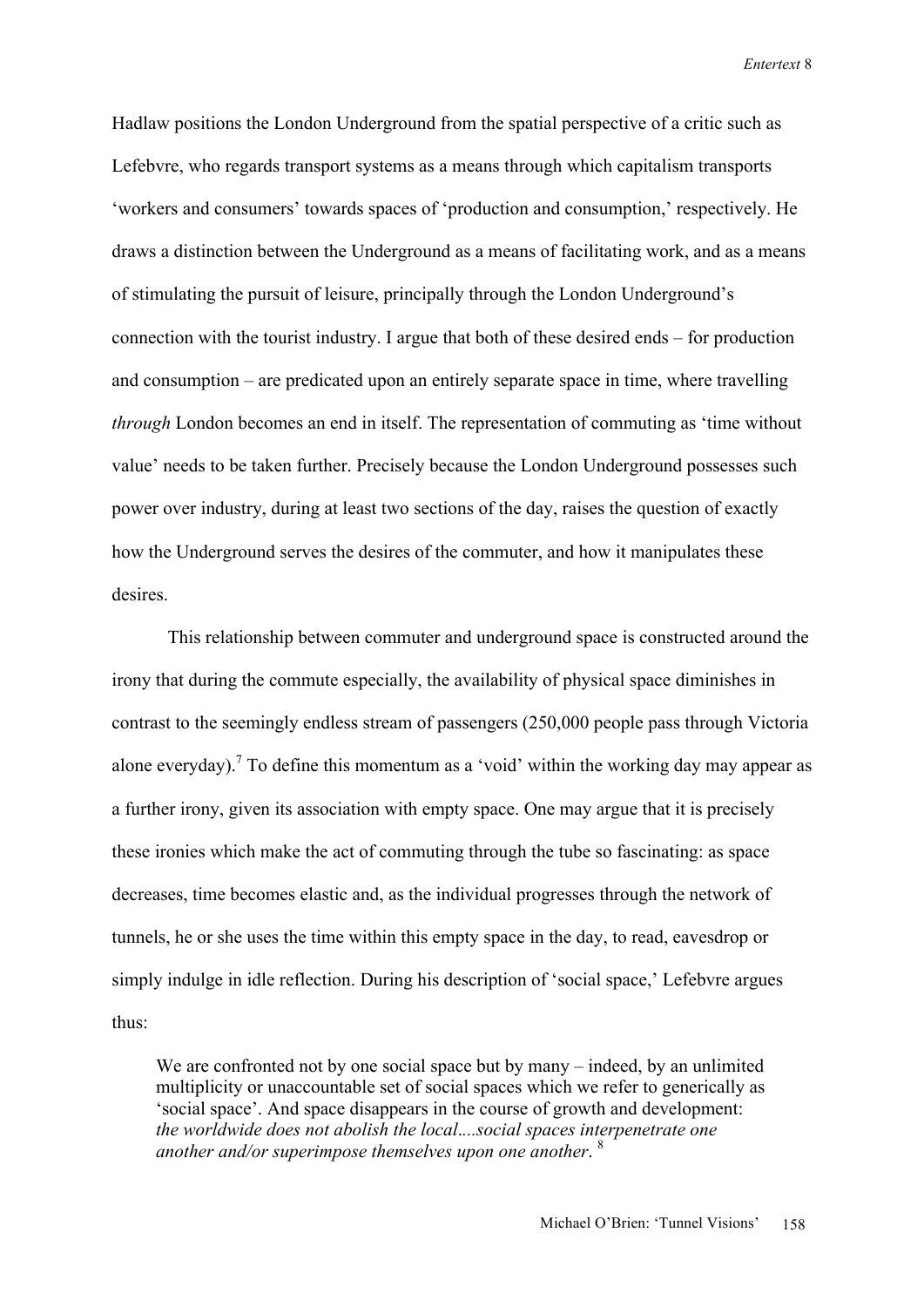During the rush hour, the Underground is indeed the locus of an 'unlimited multiplicity [and] unaccountable set of social space'. The ability of these spaces to 'interpenetrate' or 'superimpose' one another, is most visible during the opening and closing of the sliding doors, accompanied by the soundtrack of 'mind the gap,' as the availability of space momentarily increases then decreases, and different associations with space enter and leave the train accordingly in the form of commuters. Lying within the Lefebvre discourse concerning the interplay between different social spaces is the paradox that as the physical space within the train itself begins to contract during the morning and afternoon rush periods, what he calls 'mental space' becomes more apparent to the subject, as he or she feels compelled to escape into the novel they are carrying, or to ruminate upon the outcome of the day's events, before and after the tube journey. Conrad Williams evokes this paradox by stating 'The tube seems to warp London, make it less real. Less reliable than it already is. London shrinks on the Underground time becomes this vampire that attaches itself to the back of your neck, tapping you of energy and the ability to relate space to movement.'9 The unreliability of the tube, especially when it is busy, is perhaps the most infuriating aspect of underground travel. What his words suggest is that one's heightened irritability exists beyond service-related issues within the network, and is in fact connected to the unreality of the tube itself, and its ability to 'warp' ones understanding of the external reality of London. He proposes that, 'London shrinks...on the Underground'. The remainder of this paper, therefore, turns toward the effect of the perceived contraction of physical space and the extension of imaginative spaces in the mind, by evaluating the liminality of the London Underground through its ability to both confine and liberate those who travel within it.

Fictional Narratives of the London Underground frequently present commuting by tube through a contraction of physical space – a movement of crowds from an open space above ground, to an oppressive space onboard the train. Such writing also engages with the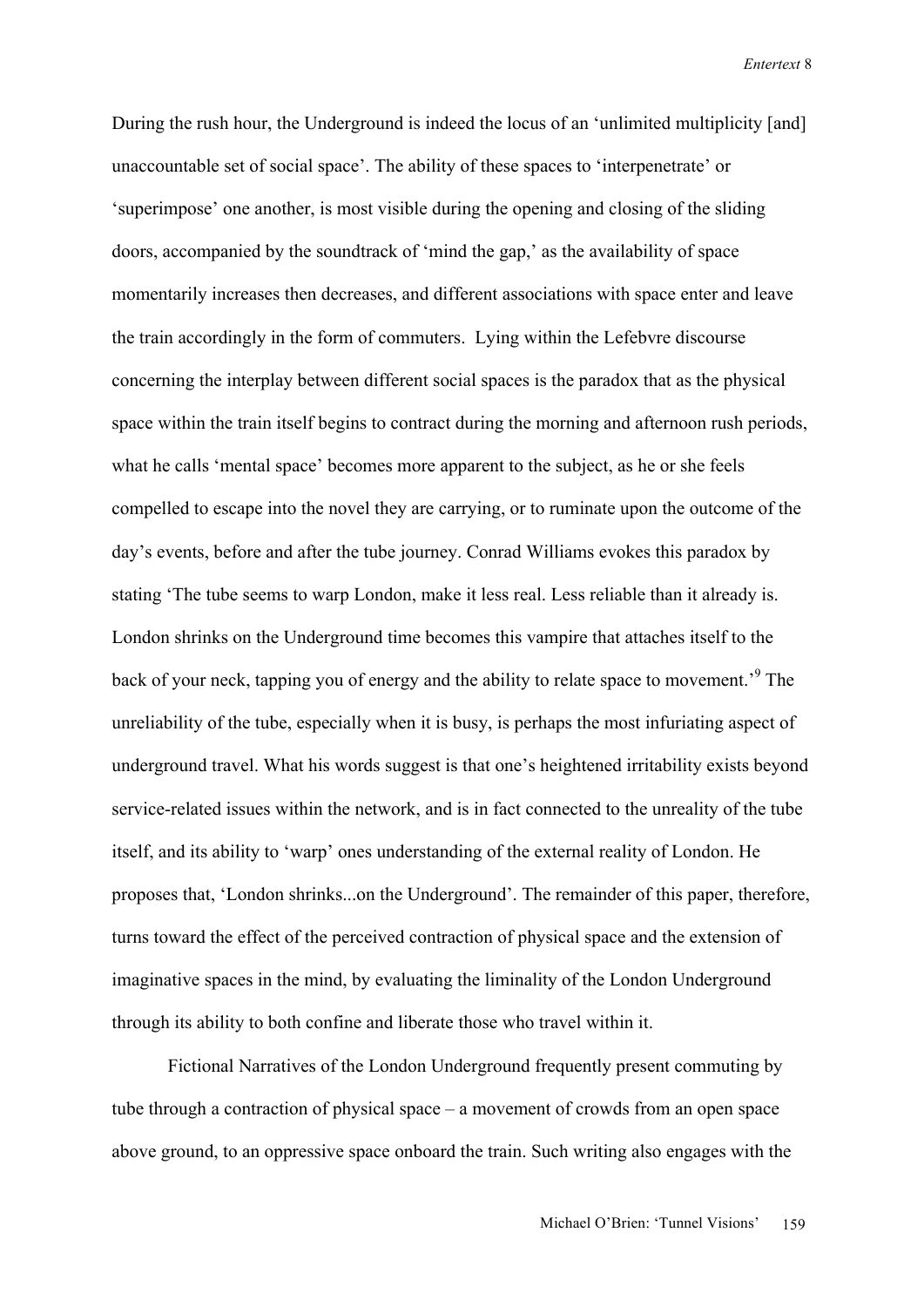disorientating nature of the tube ride, where time, in the tunnels at least, becomes ambiguous and fluid. Geoff Ryman's important book (first published in hypertext format online)<sup>10</sup> 253, literally builds the structure of a narrative, into the experience of a single, 7 minute tube journey on the Bakerloo line, between Embankment and Elephant and Castle. The effect of this structure is through the omniscient narrator's negation, enabling the reader to enter the chronotope of the text, allowing them to move around the train, transferring their reading of the text from character to character, continually shifting their perspective on this particular train journey. What gives the reflections of each of the commuters in the narrative such intensity, is the author's use of prolepsis, revealing to the reader that the train will ultimately crash at the Elephant and Castle, prior to the story beginning:

On January 11 1995, a tube train left Embankment Station, In London, England, heading south on the Bakerloo Line towards a station called the Elephant and Castle...it was an ideally filled tube train. Every seat was occupied No one was left standing unless they wanted to. Because the universe is not held together by cause and effect alone, but by mysterious patterns, every one of those people reached an important point in their lives. Some made key decisions. Some attained enlightenment. All except for the driver. He fell asleep.<sup>11</sup>

## He continues:

The novel begins as the train doors close at Embankment Station. The journey under the River Thames to Waterloo Station takes roughly one and a half minutes. The train waits there for thirty seconds before leaving. Two minutes later, it arrives at Lambeth North and waits for a further thirty seconds, The final leg of the voyage takes three minutes to reach Elephant and Castle....In other words, the action of this novel lasts seven and a half minutes.

The 'illusion' that one becomes omniscient, is, indeed merely an illusion. For if the tube acts as a non-space, or a void *between* social spaces, it is important to understand that one does not simply descend into this 'void' by descending a staircase, elevator, or passing through the 'sliding doors' into an alternate reality. The 'void' acts as the stimulus through which the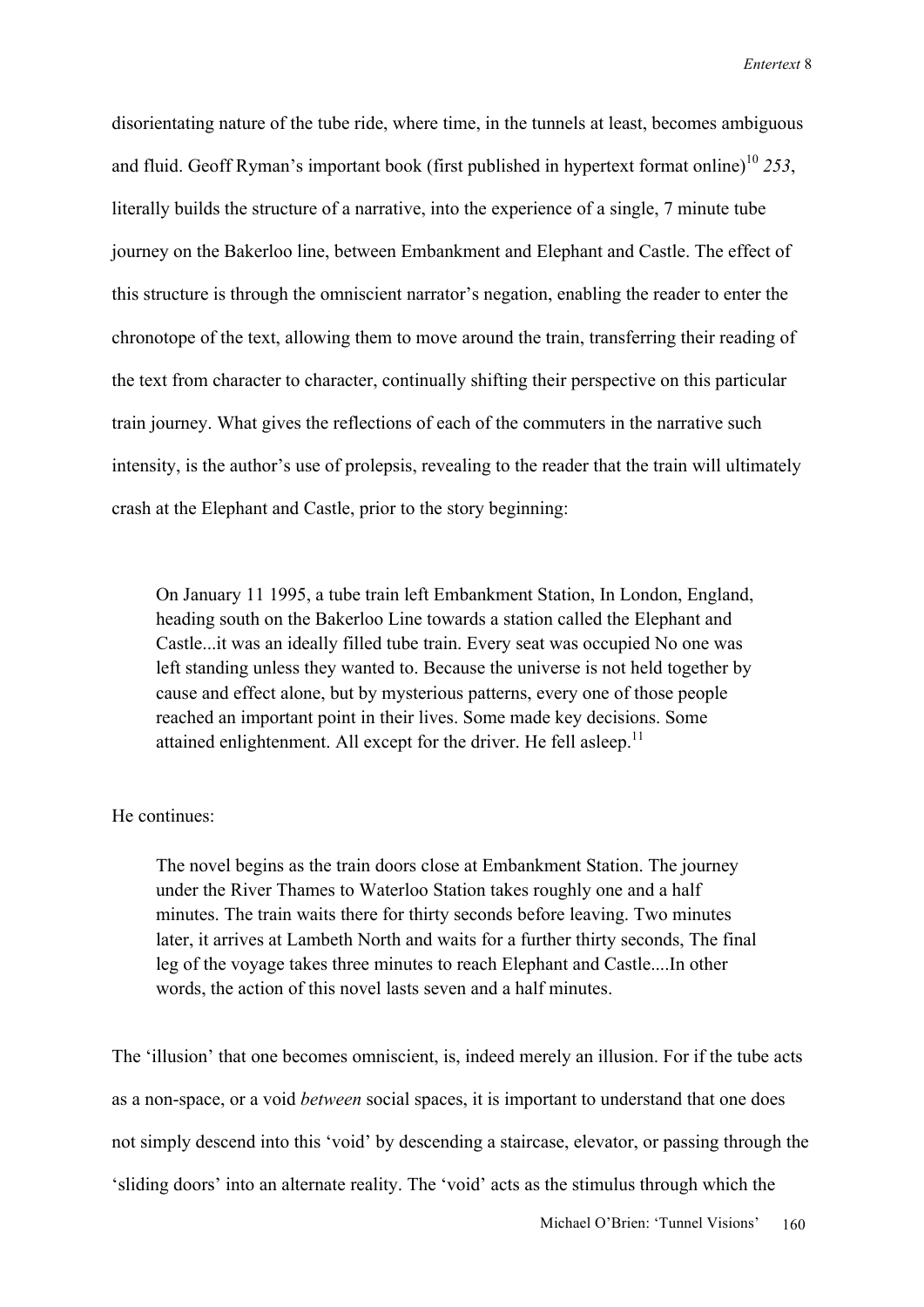imaginative processes of the commuters are activated. Ryman's novel acknowledges the paradox of the tube, recognising it as intrinsically antisocial, whilst representing it as a space for subjective contemplation on the limited exteriority of the train and platform spaces, or simply the passenger positioned beside us. Ryman informs us, 'nothing happens in this novel'. Incidentally, nothing very much happens on *any* tube ride. However, Ryman's narrative presents the tube as being a space which is at the intersection of 'mysterious patterns' which constitute the wide array of collective thoughts contained within an average morning tube ride by its passengers. Other than the fact that the train crashes, there is nothing unique about the act of 'making key decisions' on one's life while taking the tube, as it is, in fact, one of the few points in the day when an individual, living and working in London, may be left alone with their own thoughts.

Somewhat regrettably, the tube is frequently portrayed in two-dimensional terms. It is often regarded from a post-Thatcherite perspective of London as a homogenous, soulless amalgamation of spaces, which largely serves to dehumanise those who come into contact with it. In the movie *Sliding Doors*, John Hannah's character recognizes this point, stating: 'It is funny the way nobody talks on the tube isn't it?...Confined spaces, everybody shuts down – why is that? Perhaps we think everyone else on the tube is a potential psychopath so we close down and pretend to read a book or something...'12 The notion that commuters, 'pretend to read,' reinforces the assumption that because the individual's physical space is extremely limited, the only logical response to such a situation, is to intellectually 'shut down,' while using books as implements with which to stave-off unwanted interruptions. Ryman's novel resists such portrayals of London life. *253* constructs an elaborate Jungian insight into London's inter-connectedness, where a plethora of social types are placed on display, and where the train carriage doubles up as a stage area, on which the passengers-cum-actors, begin to perform. Ryman dubs the novel 'tube theatre,' and theatricality is an important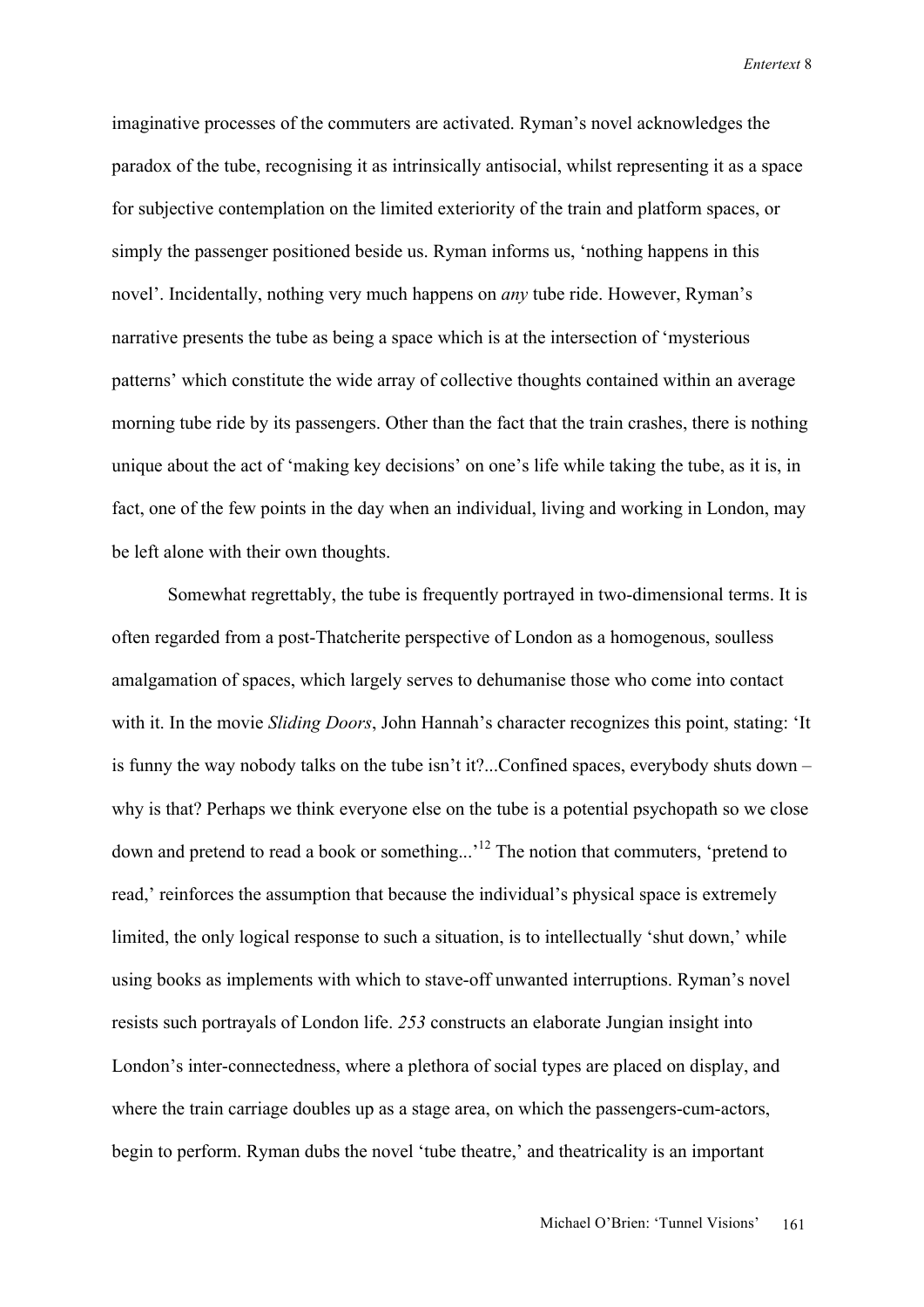aspect of his overall position on the London commute. The short physical space of track between Embankment and Elephant and Castle, and the train journey which is moving through this space in the frame of the text, does not in itself constitute the narrative, but rather the germ from which a multiplicity of different human stories emerge. Indeed, such stories frequently develop through observations of the social 'other' positioned opposite the subject. For example, Savi Gupta's short monologue invites several questions concerning to what extent the proximity of physical interaction serves as stimuli for the imagination, prompting him to redefine what is taking place before him within his thoughts:

Savi is amusing himself by imagining what the other passengers would look like if they had been born as the opposite sex. Passenger 50 transforms into a much prettier person, petite...nose, the kind of bad girl that produces a naughty trickle. Passenger 51 becomes a nasty customer, the kind of male relative Mr Gupta most hates dealing with: obdurate, religious. Passenger 52 turns into a heavy-cheeked labourer, with broad features and bigger hands wearing two layers of clothes and reading the Sun instead of a letter. Passenger 53 becomes a neat, prim, disappointed man with a lined face. Passenger 54 is much improved for being male. Her pink-cheeked jollity would suit an athletic, boyish frame. She would still wear an AIDS ribbon. And the policeman, well, he becomes a frumpy housewife in pastel clothes that are meant to make her look more feminine.<sup>13</sup>

Mr. Gupta's exploration of the potential transformation which would occur to his fellow passengers following a sex-change is an expression of the elasticity of time and space in the London Underground, in terms of how human forms change and London itself becomes distorted when viewed from a subterranean perspective. The male construction of sexual fantasies about other passengers on the tube is hardly a revelation, but the form which this particular fantasy takes, warrants more attention. The transformation of the policeman for example into a 'frumpy housewife' is a jocular, but subtly subversive form of irony, on what happens to one's perceptions of social norms and recognition of social hierarchy, when one moves literally *beneath* society. It is useful to distinguish between society as a fixed construct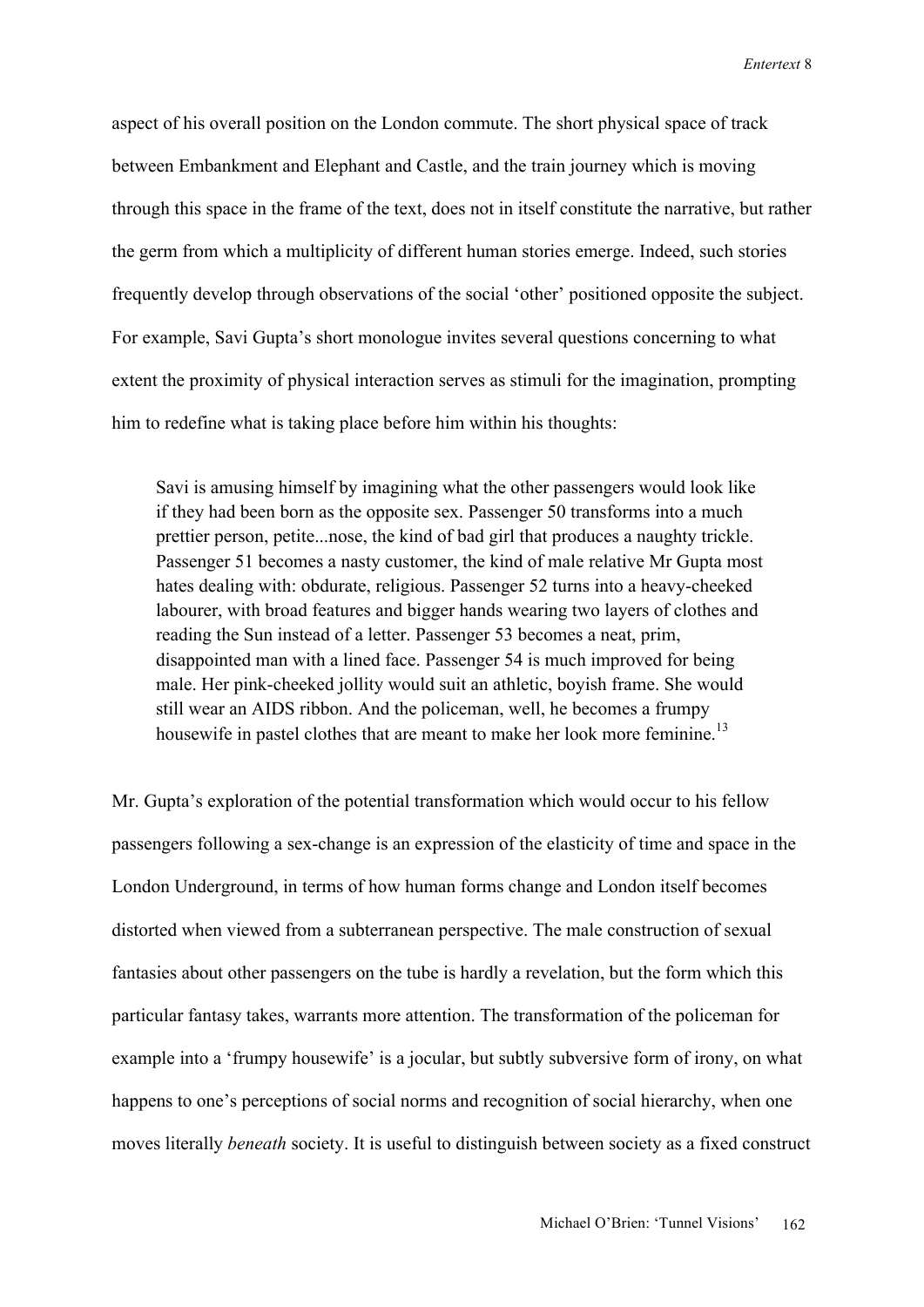above ground, and the transitory form society takes during its movement through the tube network, where it becomes more fluid and interchangeable. Ryman's book vacillates between the poignant and the whimsical, making his insights into the psyche of the average Londoner as apposite as they possibly can be. However, in *253* there is a subtext which appears to combine the socially cohesive function of the tube, with its historical (but understated) importance as a means of transportation in London. The chronotope of this novel is framed around a synchronic view of time, given credence by the fact that these 7 minutes are essentially the last few moments of many passenger's lives. Very often though, the narrative adopts a diachronic view of time, where the history of the Underground mirrors the wider social history of modern London. Tony Manochi's short tube journey on this morning, for instance, leads him to measure the forward motion of his own life against the history of his past, which he recollects through memories of travelling on the tube:

He is meditating on how everything is replaced, most especially people. There was a time when he would make this same journey and know half the face – customers, vendors from the market on Lower Marsh or the train station, or just people on the train. He can close his eyes and see 1964. The brylcreamed hair, the haze of tobacco, a certain kind of hatchet English face that has gone.<sup>14</sup>

Mannochi's recollection of his past is directly connected to the space which surrounds him: the trains, stations, and most importantly, passenger's faces and expressions. The gesture of closing his eyes underlines the impact that the sounds and smells of the underground exert upon him, transferring him through his imagination back to 1964. The ephemeral nature of the past signified through his memories of 'brylcreamed hair [and] the haze of tobacco,' is nicely juxtaposed in *253* with the insights of other figures, such as Harold Potluck, who recalls his own life at work on the Underground: 'Working on the tubes, Harold has witnessed two suicides, one busking quick change drag artist, and one successfully completed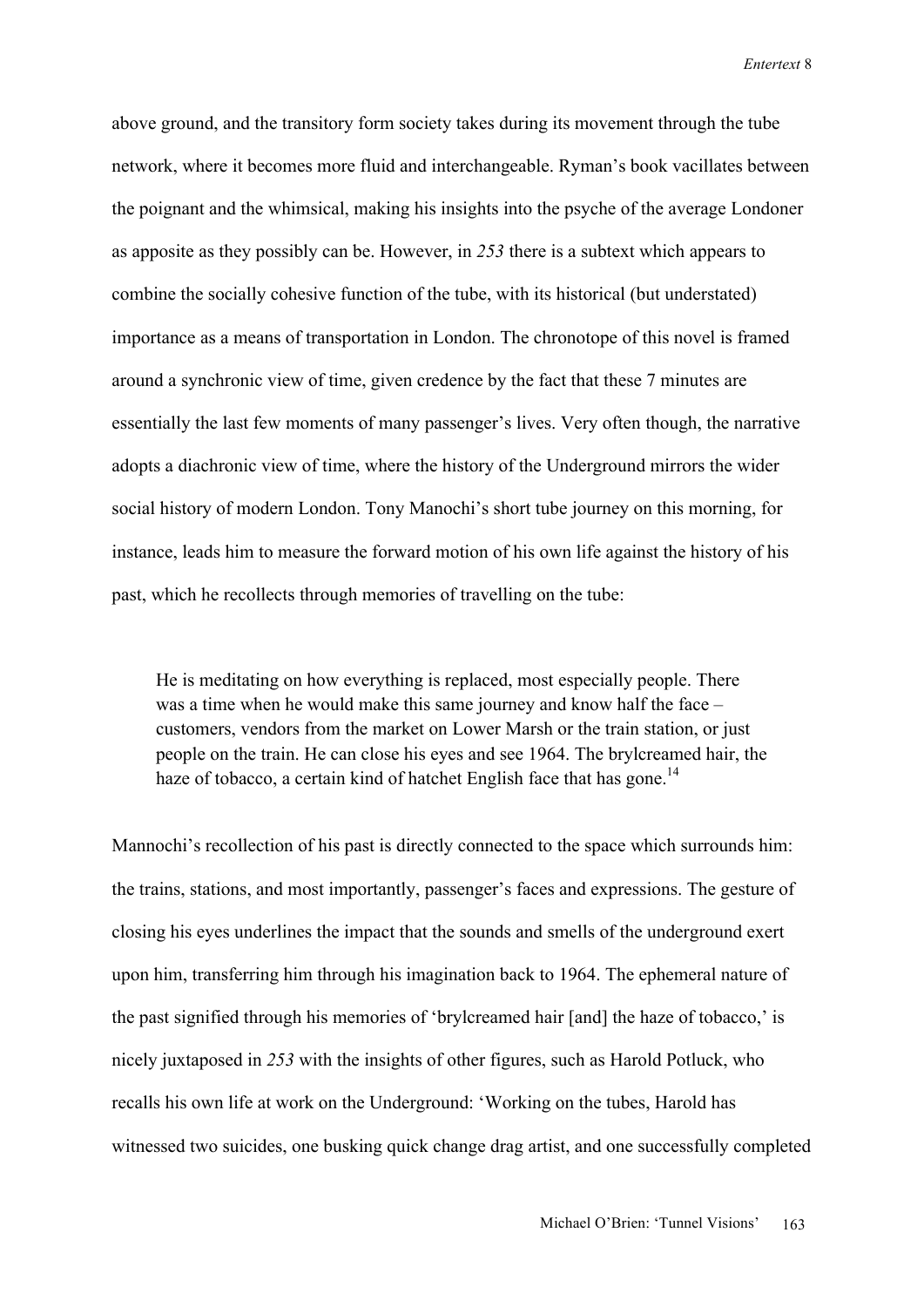sexual act.<sup>15</sup> It may be argued that most of the characters – Mannochi and Potluck for instance – use the tube as a way of defining their own relationship with London. The tube is particularly helpful in this respect given that it effectively *reproduces* modern London in space and time, physically connected to the actual city, but also intellectually distinct from it. Others identify in the physical structure of the tracks, dividing lines, which cut across the city space, separating individuals from one another. Deirdre Hidderley uses her space in the narrative to convey her memory of the 1989 London Underground strike:

Everyone walked to work. It was summer and London was suddenly a festival of people. The streets, instead of being deserted, bustled. Even the evenings were better: the shadows long, the sun golden. People said what the hell and went to the pub. They walked in chains with hands on each other's necks...you saw faces everywhere, and the message of those faces over time was this: we are for the most part hard-working, decent, pleasant people.<sup>16</sup>

From her perspective, the tube embodies a negative aspect of London life, driving millions of commuters below ground each day, depriving them of any direct contact with the streets of London in the areas beyond the immediate locales of work and home. An irony which one may draw from the above rhetoric lies in the fact that she uses the temporal space afforded to her by the tube ride to arrive at such realizations about London life and her place within it. Deirdre's discovery that 'for the most part [Londoners are] hard-working, decent, pleasantpeople,' is reinforced by Ryman's recognition of what the tube does to Londoners, serving to make them more aware of one another. In these narratives then, the act of commuting becomes ritualized around memories and impulses connecting individuals to a society which lives its life through the tube. *253* does not overlook the inevitable banality of sitting in an over-crowded tube train on the way to work. Indeed, it embraces this very banality, transforming the quotidian experience of sitting silently parallel a darkened window pane, as an opportunity for reflection and insight into the behavior of London and Londoners which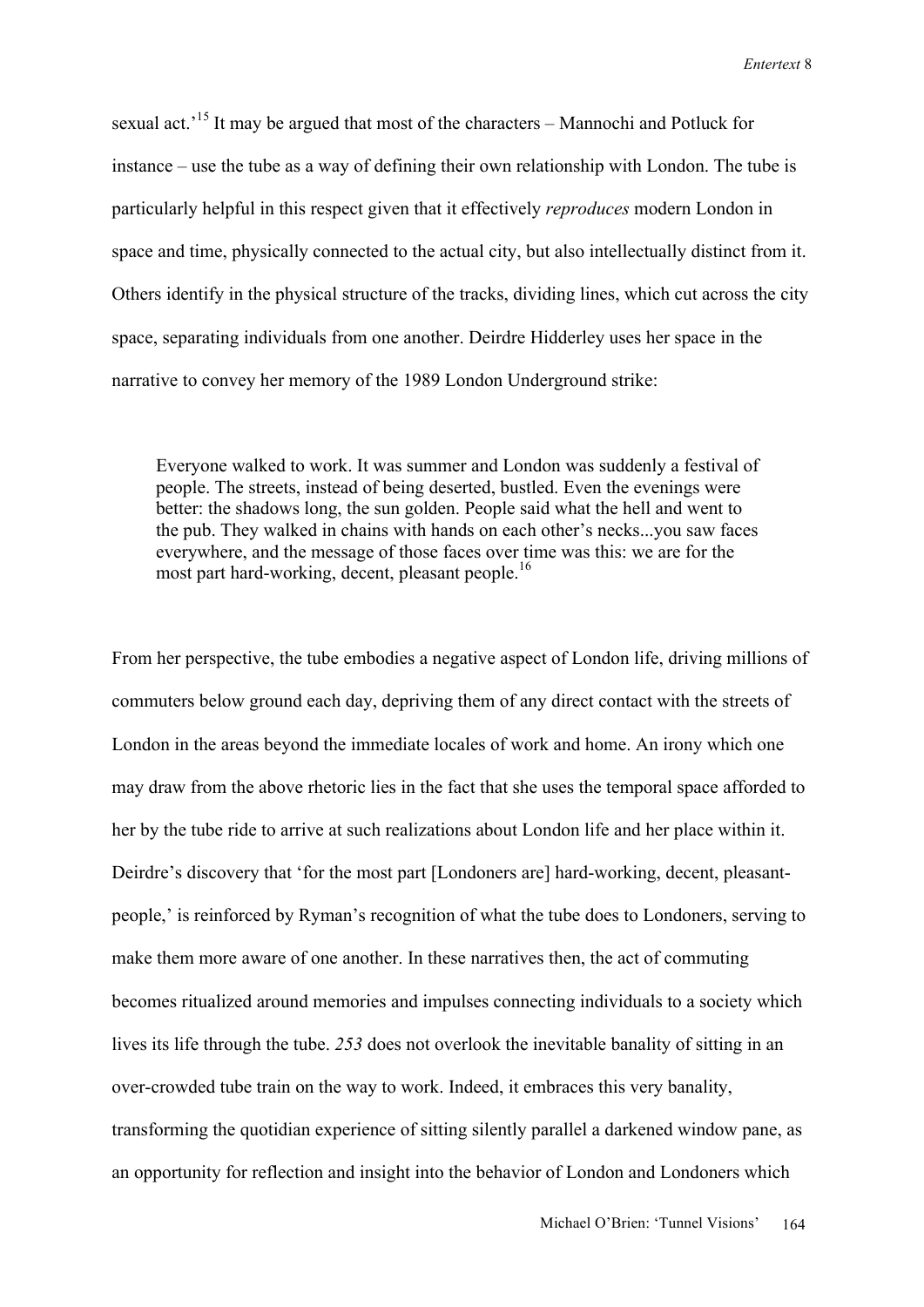can be observed most nakedly through movement. At the core of this narrative, is an examination of the tube through the space of the human imagination, looking objectively at the tube through a sequence of subjective insights. Through certain characters within *253*, Ryman unravels the various imaginative layers within one's experience of being on the tube, analyzing in particular the association between the tube ride and time spent reading. His novel's identification with the tube as a moving library: a finite space of time in the working day when Londoners can indulge their imagination has not gone unnoticed by the London Underground itself. The tube has begun producing its own magazine of short stories, entitled *Litro*, which is regularly given away free to travelers on the tube. Mike Fell, the magazine's editor, endorses the use of the tube as a space for both the production and consumption of reading material, explaining that this magazine contains:

[stories] not too long or too abstract, not too outwardly horrific or gratuitous, but which at the same time is not just a bland extension of your morning television, and which takes you to places you normally don't think about visiting when travelling on the Underground.<sup>17</sup>

Beyond the consumption of avowedly literary writing, inevitably, reading matter on the tube is tremendously subjective and diverse, ranging from a sample copy of the *Metro* newspaper, to the latest Dan Brown novel. The fictional tube readers in Ryman's narrative are particularly inventive, in this respect:

[Ms. Susan When] sits upright, avidly reading the bestseller about female weightlifters, *Clean and Jerk*. She shakes her head in delight…she has not read *Clean and Jerk*, in case it interferes with her own performance. Instead, Susan focuses with professional rigor on communicating different kinds of reading experience: rapt attention; shock at plot turnaround; being overcome with emotion, tears filling her eyes. Sometimes, she manages to say to someone convincingly: 'this is such a wonderful book.'<sup>18</sup>

In another part of the book, he examines the reading experience of a woman named Maryan:

Maryan is studying The Knowledge. To be a taxi driver you have to pass a test to prove you know the streets of London. So, with Charlie's help, she is memorizing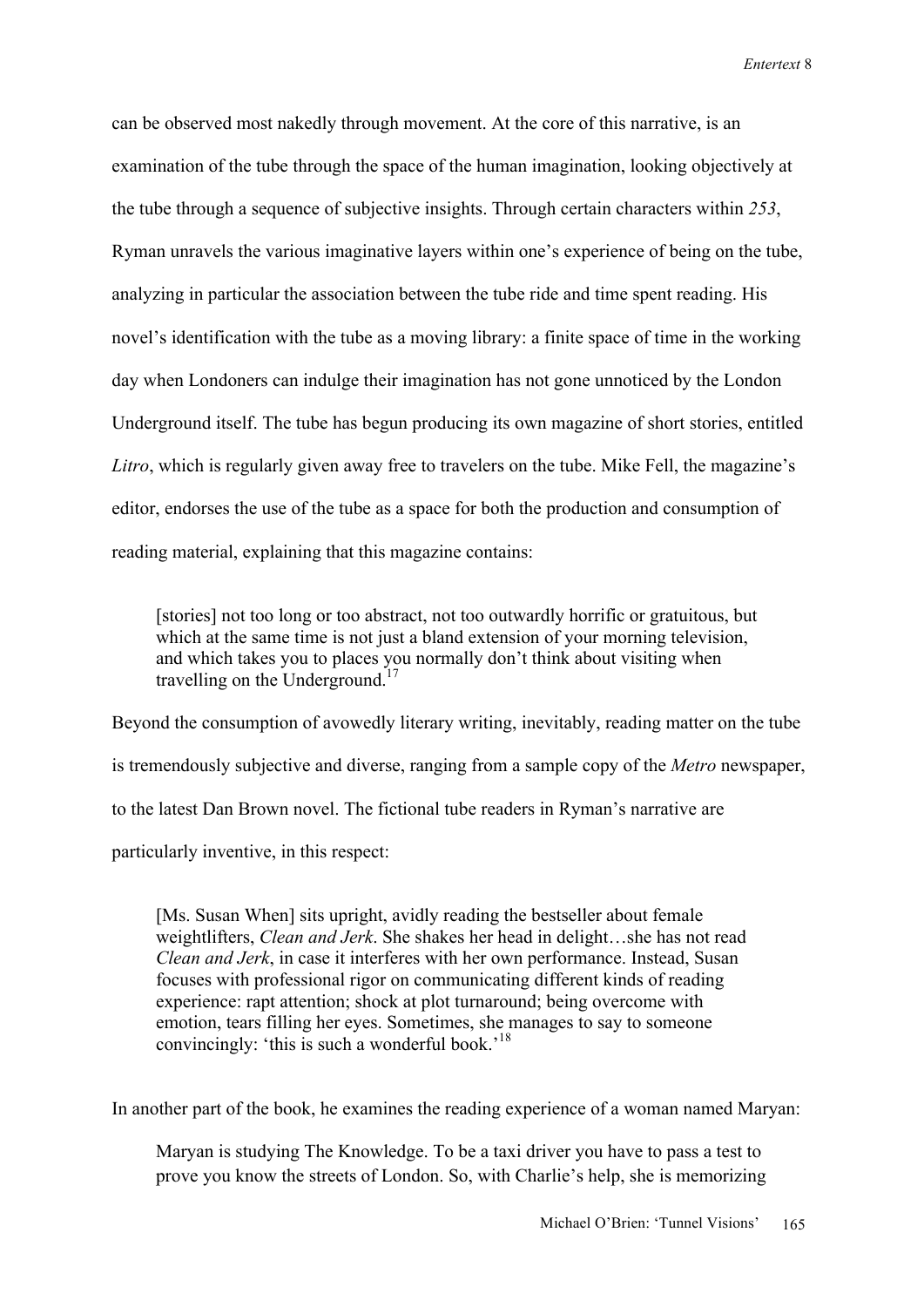London. She spends weekends driving up and down roads, learning what they look like from all angles. She has to know every no-left-turning sign or one-way street. She can feel her brain becoming colonised. Sections of it feel weighed down as if lead were being poured into a filigree mould. At night, as she goes over the names, the streets spread in her mind like frost. Maryan will be one of the few people who know what London really looks like. She will never again stumble on anything new by accident.<sup>19</sup>

These two perspectives on reading time during the commute display different uses of the tube. Maryan regards the tube as a space for study. There is a clever irony in the fact that she chooses to use her time travelling to work to study for the Knowledge, given that she is physically passing through many of the streets in her book, but not witnessing them as she does so. Her experience of reading appears a little oppressive, as she can 'feel her brain being colonised' by the material she is consuming. What is significant though is the extent to which she is able to use literature to transcend the obvious limitations of her physical surroundings, and the tube itself appears to be little more than a backdrop to her own frenetic thought processes. In contrast, Susan uses the tube as a means of indulging her own rather idiosyncratic pleasure of reading about female weightlifters. Ryman is generally rather reticent concerning his position on these characters, but in his description of this character, his attention to detail regarding the numerous physical sensations and palpitations that Susan undergoes through reading on the tube, from being shocked ('overcome with emotion')<sup>20</sup> to the act of recommending the book to one of her fellow travellers, suggests that he identifies the tube as a unique space within London life, where one can read almost anything, with complete focus and without interruption. It is important to identify in such figures the fact that contrary to what one may expect, the tube journey does not inhibit the experience of reading and escapism, but largely facilitates and produces such an experience. The reader's knowledge of the cataclysmic conclusion to the narrative appears somewhat anomalous when positioned next to the more probing discussion throughout the book concerning the freedom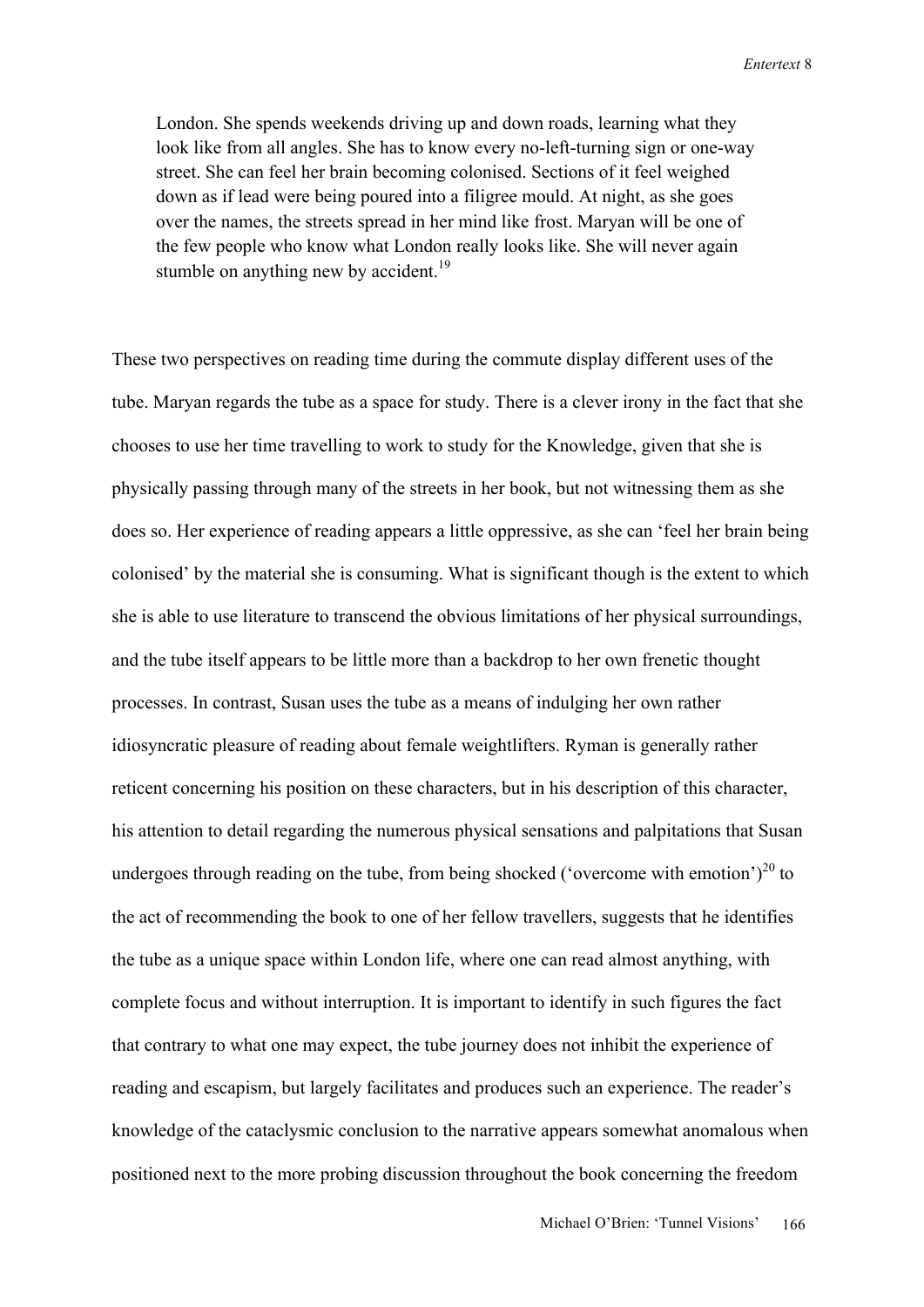the individual has to escape into their own thoughts for the length of the short journey. This novel problematises the boundaries between reality and fiction. Firstly, by introducing the act of reading into the narrative itself; and secondly, by producing through a stream-ofconsciousness approach, into subjective readings of one's companions on board a tube train, the separate but often inter-related narratives which are produced by these subjects.

This essay began by citing Ezra Pound's poem, 'In a Station at the Metro'. This short poem presents an image of the New York subway as it is perceived within a single moment in time. Pound's connection between the commuters and 'petals' suggest that within the transients space of a subway system, these nameless figures in the crowd are to be swept along by the trains and each other, emotionally disconnected and unaware of one another. The overall tone of this piece, I argue, is decidedly negative, where the 'apparitions' are simply that: lifeless forms carried along with the crowd, but not distinguishable as individuals. In Pound's vision of the subway, underground rail networks dehumanise the human society that they profess to serve. During my paper I have tried to present the experience of commuting in London as characterised by a void – an empty space of time – within which, the individual is required to use their imagination, whether playfully or dubiously, as a means of extending their own spatial perspective and transcending the literal confinement of their surroundings. What writing on the underground achieves is the ability to destabilise and interrogate fixed notions of space and time, as they relate to London. Indeed, London as a homogenous city-space is systematically deconstructed, both in Ryman's work and in reality, given the imposed fragmentation of the city space into colour-coded zones and key positions in the city defined through station names, many of which signify elaborate and culturally symbolic aspects of London life, past and present. Ryman's character Tony Mannochi conveys a sense of this through his painstaking study of the area around Lambeth North, for example, recalling through in his own memory, this area with the 'vendors from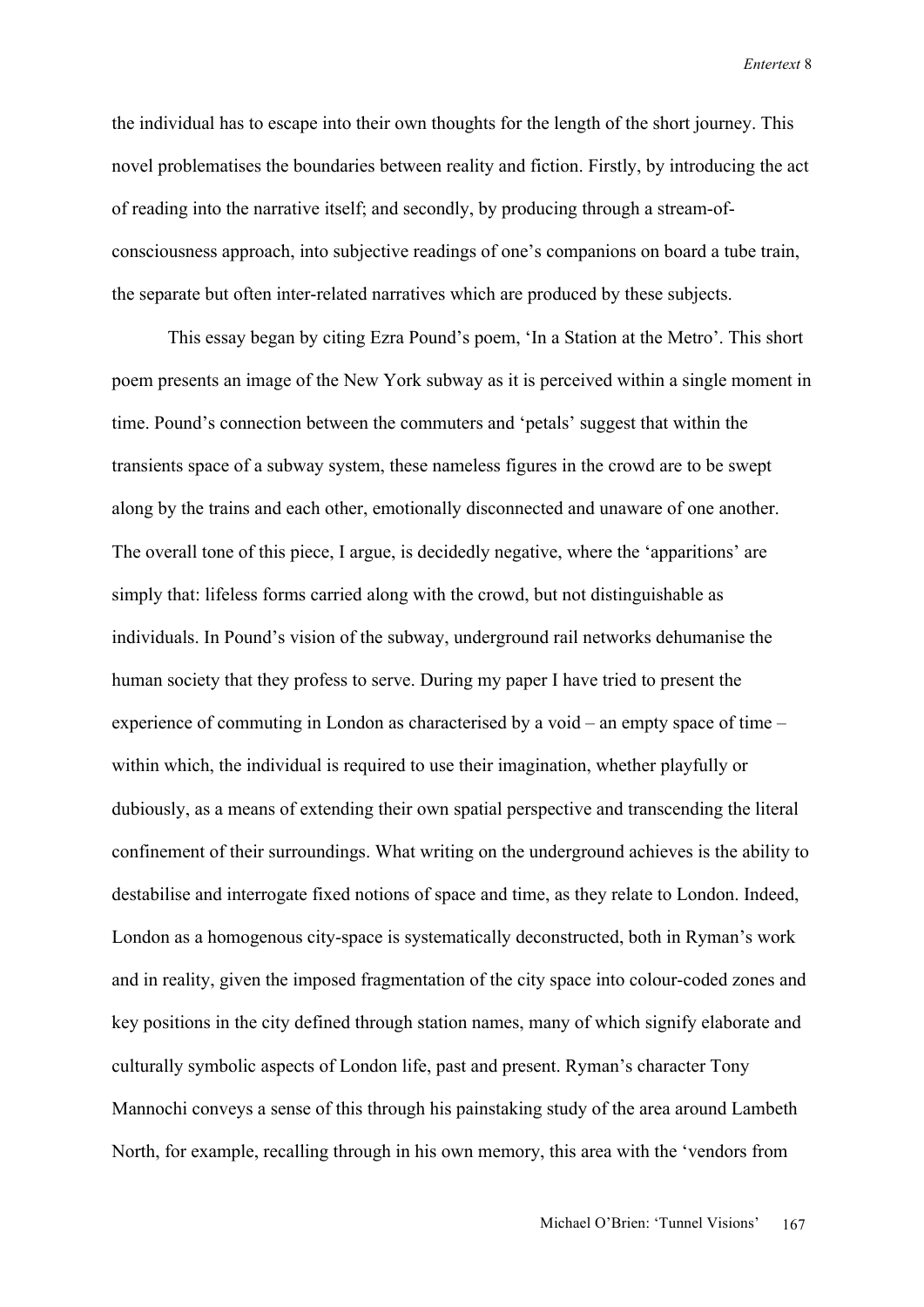Lower Marsh Market'. Writing such as this constructs a paradox around the high Modernist ideals of the city as envisaged by Pound and Baudelaire. Such writing engages with the 'fleeting' and 'transitory' movements of crowds through cities, by presenting the crowd as little more than a mass gathering of individuals, each containing his or her own narrative. Encoded within such narratives, is a powerful resistance to the homogeneity of the crowd and its association with the London Underground. Further, Lefebvre's writing on social spaces, proposes that there is no such thing as a 'social space,' but rather a 'multiplicity' of spaces. What texts such as *253* suggest is that the 'multiplicity' of physical geographical areas in London, such as Waterloo or Lambeth, are mirrored by a 'multiplicity' of ideas which individual Londoners inscribe upon such places, in the mere act of travelling through them each day. Inevitably, one must set such writing apart from the idealised world of Metroland, epitomised in John Betjeman's poetry. There is not room here to fully investigate the question of liminality between suburban and urban writing on the London Underground, or to identify areas in such writing which overlap. This is partly because, the work of figures such as Ryman, Tobias Hill and Conrad Williams, evoke a London from underground which is fractured, not solely across geographical boundaries, but most evidently through the disparate readings of London which are exhibited through their characters' attitudes, memories and fears.

Notes:

<sup>&</sup>lt;sup>1</sup>Steen Eiuler Rasmussen, *London: The Unique City* (London: Pelican, 1960)

<sup>&</sup>lt;sup>1</sup>Steen Eiuler Rasmussen, *London: The Unique City* (London: Pelican, 1960)<br><sup>2</sup> Charles Baudleaire, 'The Painter of Modern Life' in *Modernism: An Anthology of Sources and Documents* ed. Vassiliki Kolokotroni, Jane Goldman and Olga Taxidou (Edinburgh: Edinburgh University Press, 1998) p. 107 <sup>3</sup> Ezra Pound, 'In a Station at the Metro,' in Fracis Otto Mathieson ed.*The Oxford Book of American Verse* 

Michigan: Oxford University Press, 1950) p. 713

<sup>4</sup> John Betjeman, 'Summoned by Bells,' in George Watson ed. *The new Cambridge bibliography of English literature: 1800-1900, Volume 3* (Cambridge: Cambridge University Press, 1960) p. 821 <sup>5</sup>

<sup>&</sup>lt;sup>5</sup> Henri Lefebvre, *The Production of Space* (London: Wiley-Blackwell, 1991) p. 3

Janin Hadlaw, '*Design Issues:* Volume 19, Number 1 Winter 2003 p. 34 <sup>7</sup>

This statistic is taken directly from *London Underground* <sup>8</sup>

Lefebvre (1991) p. 86

<sup>9</sup> Conrad Williams, *London Revenant* (London: Night Shade Books, 2005) p. 19